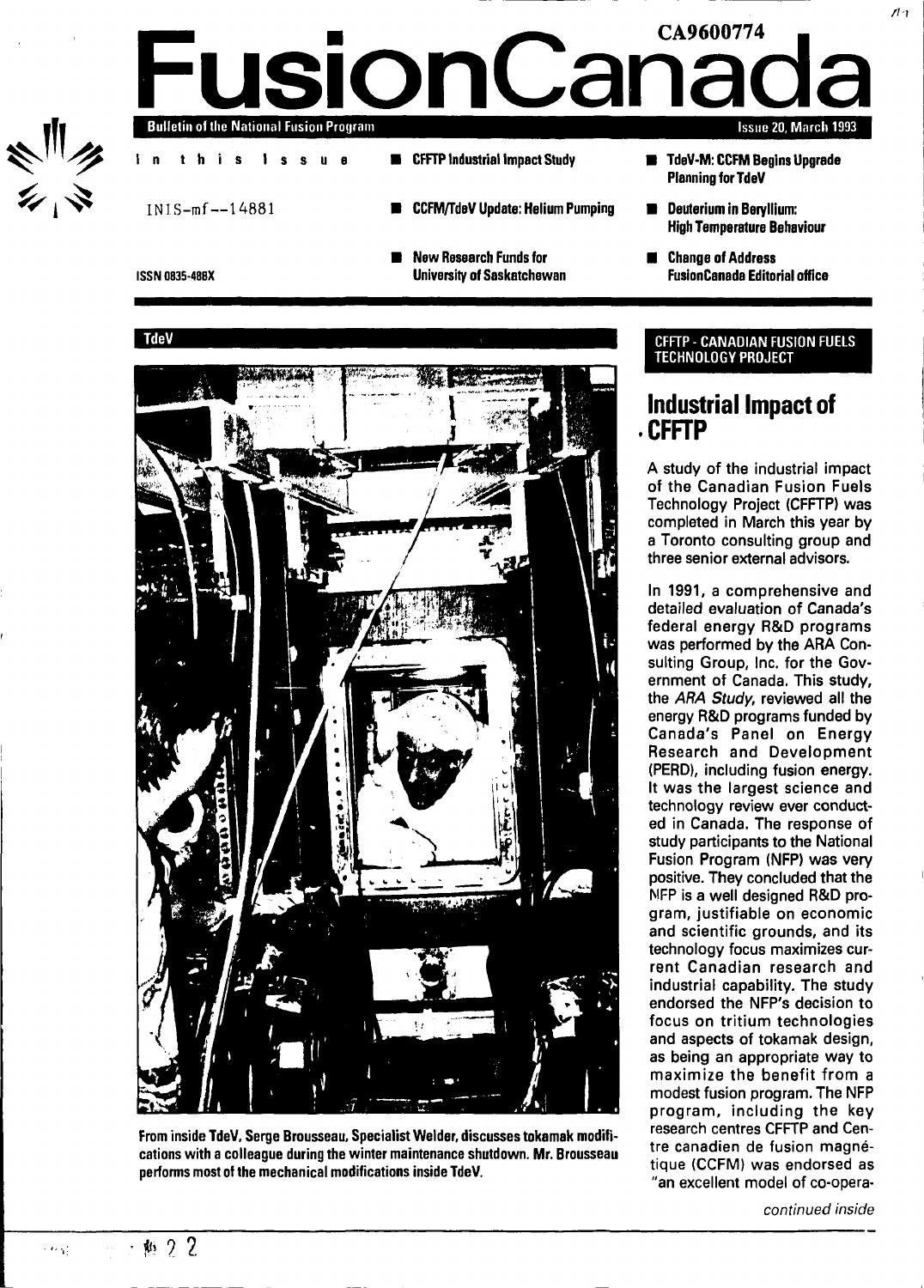### CFFTP • CANADIAN FUSION FUELS **TECHNOLOGY PROJECT**

### continued from front page

tive and innovative government/ industry international R&D work". It was considered to be of high relevance to the world fusion effort.

Because industrial involvement in Canada's fusion programs is essential to Canada's fusion strategy, one of the recommendations made by the ARA Study was that the industrial impact of the fusion program be reviewed independently and in further detail.

Acting on this recommendation, NFP officials in 1991 contracted with the Science Council of Canada to conduct an appropriate review of CFFTP and CCFM. The Impact Group in conjunction with NGL Consulting were subcontracted by the Science Council to conduct the research component of the study. The Science Council was discontinued in 1992, before the project could be completed. NFP subsequently reengaged The Impact Group and NGL Consulting to complete the elements of the study dealing with the industrial impact of CFFTP. The project team established an independent Expert Review Panel to oversee the CFFTP study. Three distinguished individuals with extensive experience in industrial and academic settings agreed to join the Panel:

- **Dr. Philip A. Lapp, winner of** the Canadian Council of Professional Engineers' Gold Medal.
- Dr. John Elliott, a winner of the Canadian Advanced Technology Association's "Person of the Year" award.
- Prof. Barry French, a distinguished researcher and lecturer and technology entrepreneur.

The study team surveyed and interviewed the companies and universities associated with CFFTP, and examined CFFTP's objectives and administration and its links and contracts with industry and universities.

Industry involvement with CFFTP, the study found, has resulted in Canadian companies supplying a total of about \$17 million in fusion related products and services from 1987-1992. Of this, products comprised about \$11 million (65%), and services such as engineering design about \$6 million (35%). Export sales of products and services together accounted for more than \$10 million of the \$17 million total. Through CFFTP, Canadian industry is currently supplying about \$3 million annually in fusion technology and expertise to the world fusion community.

The study concluded that CFFTP broadly meets its goals and objectives. CFFTP is supplying fusion and related technologies to world fusion projects, and has achieved high international recognition. Through its technology development programs and export contracts, CFFTP has supported and developed domestic research facilities (primarily public sector or university laboratories). Through CFFTP programs, industrial fusion capabilities have increased, commensurate with the amount of money being spent in industry. By providing international marketing and by assembling groups of companies to compete for fusion projects, CFFTP is bringing to Canadian companies work which they otherwise would not have obtained. CFFTP is also actively working at technology transfer, although there is as yet little direct evidence of applications outside fusion.

The major concerns of the study were related to the scope and balance of CFFTP's activities. Specifically, it expressed reservations about the scope of CFFTP's activities, suggesting that CFFTP might be attempting too much with limited resources. While the technologies might have a high degree of technical merit, funds are not sufficient to develop them all into products. If CFFTP's funding partners want the project to be more industry-oriented than the R&D focus of the past ten years, then CFFTP should identify a limited set of enabling or core technologies, and should focus sufficient resources to develop products based on those technologies.

Overall, the study concluded that the CFFTP program is well thought out, and in many respects a model of its kind.

More information: Ann Palen, CFFTP, (416) 855-4704 or Gil Phillips, Manager - Fusion Fuels, NFP (see Contact Data).

#### CENTRE CANADIEN DE FUSION MAGNÉTIQUE

# **TdeV-M**

### **Upgrade Planning for TdeV**

Fusion research tokamaks like TdeV must undergo a constant process of upgrading and equipment addition during the course of their lives. As fusion reactor technology and physics advance, the research tokamak's configuration and operating conditions need upgrading so that it can continue delivering new data for fusion reactor design. In particular, research tokamaks need to simulate as closely as possible the conditions - such as plasma density and divertor heat loads expected to be present in a fully igniting fusion reactor.

CCFM staff began in 1992 to examine the potential needs for the configuration of TdeV for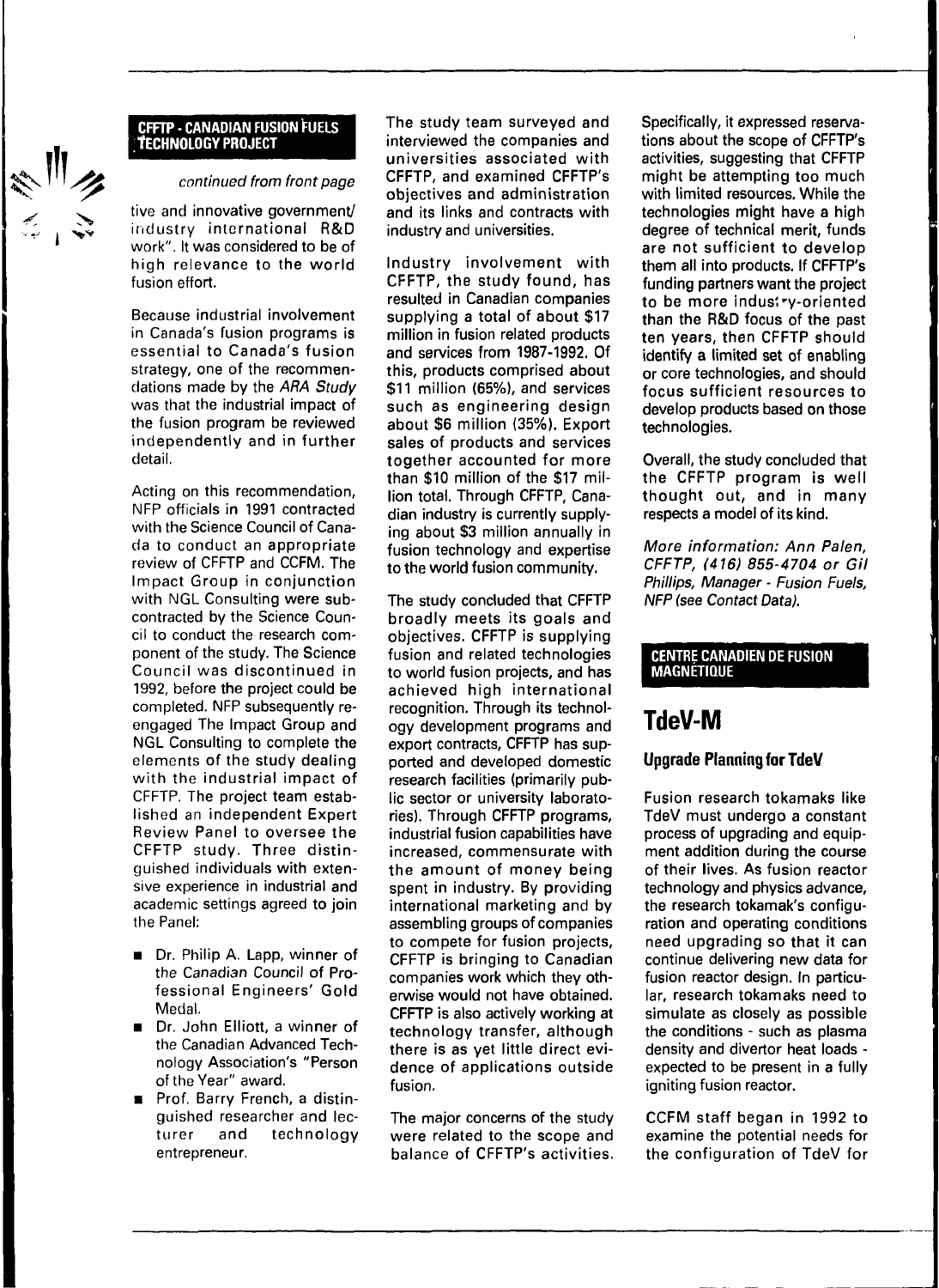to perform CT research including plasma heating and CT-driven plasma current drive on STOR-M (see FusionCanada No. 19, December 1992).

Saskatchewan's work is well regarded internationally, and Prof. Hirose and colleagues collaborate actively with fusion centres abroad. Among their collaborations are those with:

Prof. O. Mitarai (Kumamoto Institute of Technology, Japan): AC tokamak operation and tokamak reactor modelling.

Prof. O. Ishihara (Texas Tech. University, USA): Strong plasma turbulence theory and anomalous transport.

Prof. J. Weiland (Chalmers Institute of Technology, Sweden): Drift-type instabilities in tokamaks.

Visitors to the Saskatchewan laboratory in 1992 included A. Smolyakov of the Kurchatov Institute (Russia) and K. Jain of India's Plasma Research Laboratory.

#### STOR-M Tokamak Upgrade

The main objectives of the STOR-M upgrade being funded by NFP are to increase the tokamak's toroidal magnetic field to 2 Tesla, from the present 1 Tesla, and increase plasma current to 100-150 kA from the previous 50 kA level. The upgraded STOR-M will operate with better confined, hotter and denser plasmas than before, and so help ensure that future experiments (see below) will remain relevant to modern fusion reactor designs. The upgrade includes fitting of new magnet coils and support structures.

### STOR-M Experimental Program

After completing the STOR-M upgrade in autumn this year, planned experiments include:

**Alternating current tokamak** operation, as demonstrated some years ago at Saskatchewan, and more recently on JET.

- **Compact toroid injection.**
- $\blacksquare$  Radiofrequency plasma heating, exploring the uninvestigated helicon mode in the 10- 50 MHz frequency band.
- **E** Continued investigation of anomalous heat transport in tokamaks.

 $I\bar{t}$  continues to vex tokamak researchers that heat loss from tokamak plasmas is in reality considerably more rapid than heat loss predicted by present theories of plasma behaviour. The additional - and undesirable heat loss, not yet understood, is generally referred to as anomalous heat transport. Saskatchewan has a strong continuing interest in this field, and part of the NFP funding will be devoted to testing new theories on STOR-M, developed by Prof. Hirose, that appear to shed light on the phenomenon. The new theories which suggest the presence of high frequency skin-size electromagnetic drift modes in the plasma core - appear capable of reproducing temperature profiles recorded experimentally on JET and TFTR.

More information from Prof. Akira Hirose, Physics Dept, University of Saskatchewan, (306) 966-6414, Fax (306) 966-6400, or from Charles Daughney, NFP (see Contact Data).

### INRS ENERGIE ET MATERIAUX

### **Deuterium Behaviour in Beryllium**

### **New high temperature data**

The behaviour of deuterium in beryllium, at high D/Be concentrations (up to 20%) and high temperatures, is being investigated at INRS Énergie et Materiaux, a research institute of the Université du Québec and a partner in CCFM. Indications are that under the conditions of the experiment, deuterium migration in beryllium is significantly more rapid than shown in published data, at temperatures up to beryllium's melting point (1,551 °K). Since beryllium is a possible coating material for plasma-facing fusion reactor components, high temperature data on deuterium migration in beryllium is valuable.

Under the program direction of Bernard Terreault, Danielle Kéroack has so far measured deuterium desorption over the range of 2-20 atom % deuterium in beryllium. Deuterium is implanted with an ion beam and desorbed with variable energy short (30 nanosecond) laser pulses. Surface temperatures up to beryllium's melting point can be reached. The rapid heating is important so that one can measure diffusion in isolation, after the deuterium is released from trapping sites in the beryllium lattice. To recover detrapping energies, detrapping coefficients and diffusion coefficients for the implanted deuterium, the measured deuterium release rates are interpreted with the DTRLAS code developed at INRS by Prof. Terreault.

### **Results**

Second order detrapping, with a detrapping energy of 1.6 eV appears to be the limiting factor in desorption of deuterium from the beryllium samples. At deuterium in beryllium loadings up to 12%, desorption is fitted by:

Detrapping coefficient  $v =$ 10<sup>-8</sup> exp (-1.60 eV/molecule/kT) cm<sup>3</sup>.s<sup>-1</sup>

Diffusion coefficient  $D =$ 4x10<sup>-4</sup> exp (-0.32 eV/kT) cm<sup>2</sup>.s<sup>-1</sup>

The large apparent diffusion coefficient is believed to be connected with the high deuterium concentrations and irradiation damage caused by ion beam implantation of high deuterium doses.

INRS will research deuterium behaviour in other fusion materials, including pure and doped carbons, carbon-carbon compos-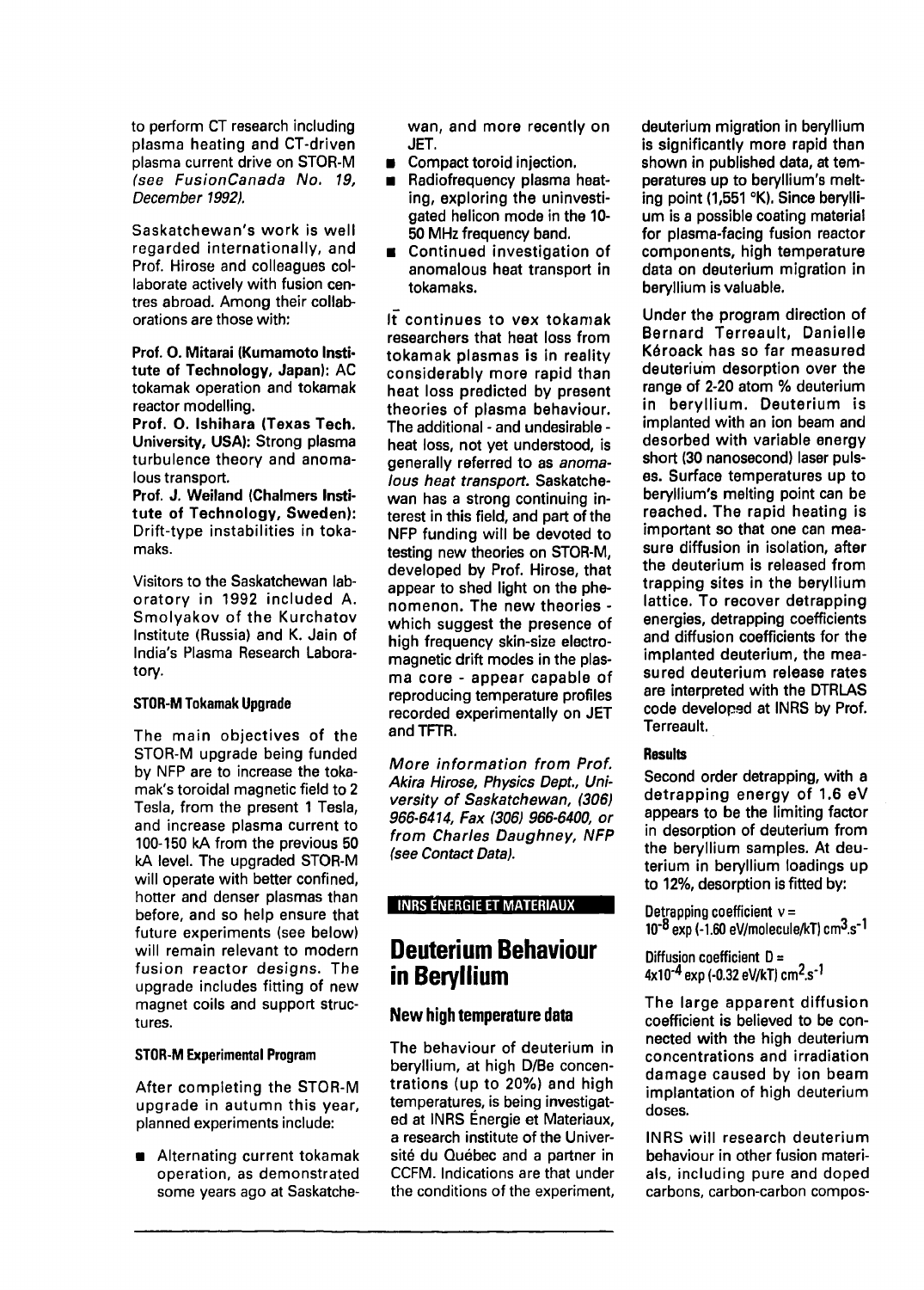**Divertor pumping.** With all four divertor cryopumps operating, systematically explore pumping speeds and characteristics for helium, neon, nitrogen and hydrogen and other impurities including molecular gases.

Detailed **divertor region observations.** These are to include bolometry measurements of divertor radiation, as well as visible spectroscopy and TV camera observation techniques. Embedded probes in the divertor plates will monitor current profiles onto the plates and ion saturation current. Divertor plate heat flux measurements will be done under increased biasing, using techniques including infra-red divertor plate optical measurements. Embedded thermocouples will be installed in August.

**Compact Toroid fuelling.** Exploration of required injection velocities. Compact torus magnetic reconnection behaviour studies. Effects on plasma density profiles and decay of CT-induced density changes.

**Diagnostics.** Commissioning of the US neutral thallium beam for edge potential and density measurements, now mounted on TdeV. The fast-scanning retracting Langmuir probe, purchased from University of Texas, and modified locally for plasma biasing studies, will enter service for plasma edge scanning. Continue refining operation of the laser polarimeter, for measuring current density profiles.

**Inject lithium pellets** via MIT pellet injector into TdeV, and characterize vacuum chamber wall deposits. This experiment is a collaboration with Princeton Plasma Physics Laboratory, to gather data for the forthcoming TFTR deuterium-tritium operations phase.

More information from Brian Gregory, CCFM, (514) 652-8729.

### **UNIVERSITY OF SASKATCHEWAN**

### **NFP Research Funding for Saskatchewan Plasma Physics Group**

The **National Fusion Program recently awarded a new threeyear research grant totalling \$210,000 to University of Saskatchewan Plasma Physics group. NFP granted the new research funds primarily to help upgrade Saskatchewan's STOR-M tokamak, and to fund research into anomalous heat loss mechanisms in tokamak plasmas. The Saskatchewan group receives year-to-year operational funding from Canada's Natural Sciences and Engineering Research Council (NSERC).**

**The Plasma Physics Laboratory, founded by Harvey Skarsgard in** the **1960s, has a long history of basic plasma physics research, and a reputation for high-quality experiments and theory development. The tokamak program was started by Akira Hirose in 1984 with a small tokamak, STOR-1M,**

**a predecessor to today's STOR-M. The consistent research output by the two researchers and their associates has resulted in the group's work being funded by NSERC for many years. Operating as an independent fusion research centre, the Saskatchewan group has attracted support from the National Fusion Program and its two key research sites, Centre canadien de fusion magnétique (CCFM) and the Canadian Fusion Fuels Technology Project (CFFTP). In addition to its average \$150,000 annual funding from NSERC, the Saskatchewan group has attracted \$1.2 million in project funding in the last two years. This includes the recent NFP research contract of \$210,000, an NSERC Strategic Grant and a research contract from CFFTP. The \$650,000 CFFTP contract, starting in 1991, was for engineering, building and testing a compact toroid (CT) fueller for installation on the TdeV tokamak at CCFM. As a result of that success, NSERC awarded the Strategic NSERC** awarded the Strategic Grant of \$300,000 for the design **Saskatchewan CT fueller, USCTI,**

continues



**The STOR-M tokamak at University of Saskatchewan. The large curved duct (upper right background) is the vacuum pumping duct for a hydrogen neutral beam plasma probe.**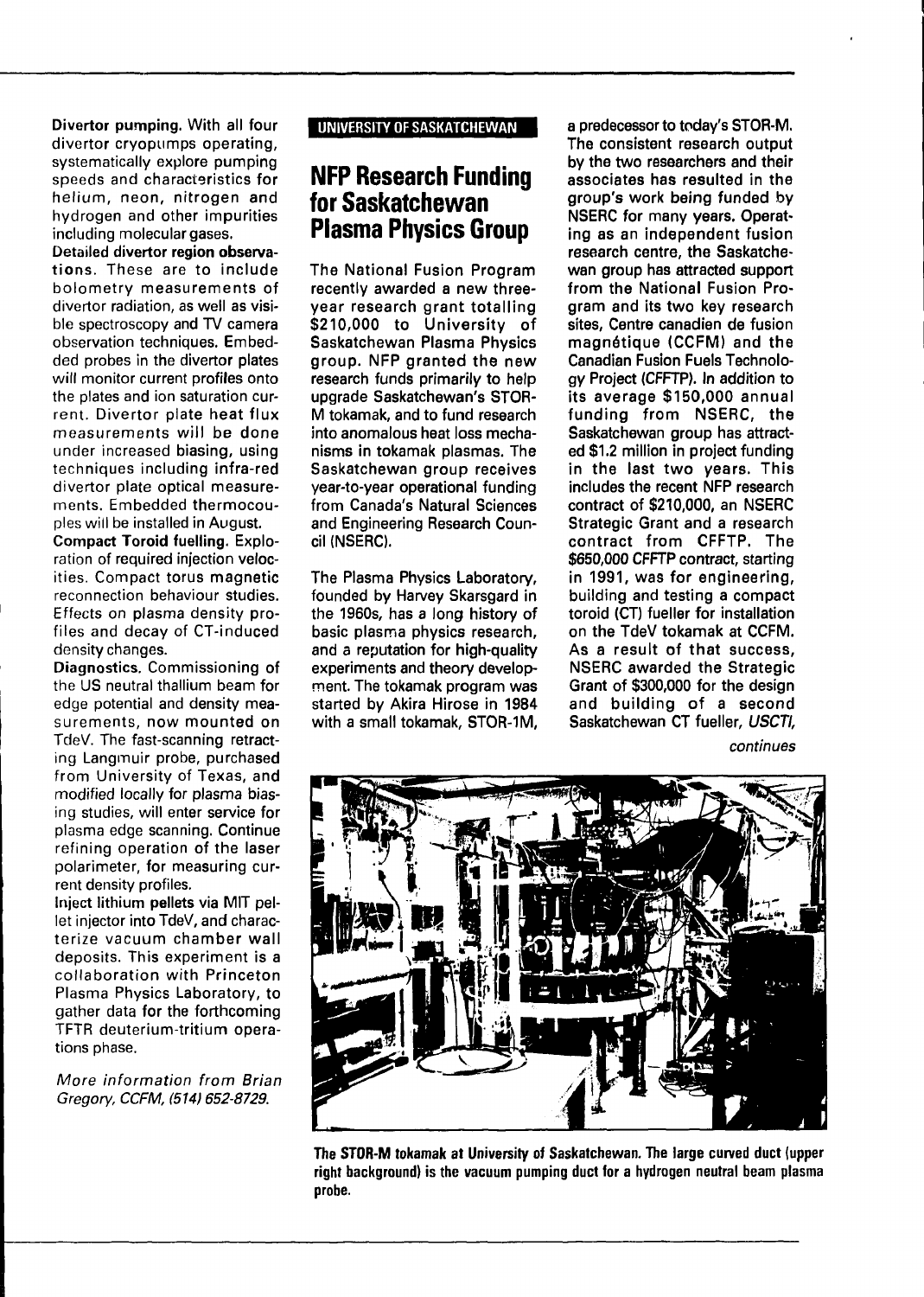work in 1998 and beyond. **The** present TdeV divertor configuration, with lower hybrid-frequency current drive **(LHCD), will be** yielding **important results for** several years, as **CCFM staff** explore uncharted **fields such** as diveitor operation **with LHCD at** high energy density and compact toroid fuel injection. Nonetheless, it can be foreseen **that** beyond about **1998, when fusion** reactor design has advanced **well** beyond today's understanding, TdeV in its presently equipped form will become less able to perform the fusion **research** needed at that time.

CCFM staff believe that TdeV will require upgrading to provide hotter and denser plasmas, and higher divertor power and particle flux loads. Since major machine upgrades require several years to design and accomplish, it is **appropriate to start** planning TdeV's future configuration at this time. Upgrade plans are progressing under the working name TdeV-M.

Any TdeV upgrade option **must** be a balance between **available** funds and the optimization of scientific and technical enhancements in selected areas. The scientific focus of **CCFM** - narrow or broad, and the selection of research topics - is an important part of the planning process.

Bearing these factors in mind, CCFM has been considering a wide range of possible upgrading options for TdeV. **The result** is that a possible equipment plan and a tentative schedule for progressive major upgrading of TdeV is in the process of **being** compiled.

TdeV's toroidal field could be improved from 1.5 Tesla to about 2 Tesla for short pulses. To permit higher plasma currents, and flexible single-null operation, two new power supplies would be needed. Higher powered non**inductive current drive and auxiliary heating capability is also being considered, in addition to the 1 MW LHCD system currently being completed on TdeV.**

**Before the year 2,000, further major machine changes could provide significant increases in plasma density and temperature, and plasma current. Such changes might include a new, larger vacuum vessel, and replacement of poloidal magnet coils to allow plasma currents of 500 kA or more, with a reactorrelevant single null divertor geometry. Long pulse operation (about 25 seconds or better) would be retained at the lower field of 1.5 Tesla and at lower plasma currents. The mission of such a machine would be continuation of divertor technology and physics research at increased power levels relevant to fusion reactors.**

**During 1993, work will intensify on examinations of the long range CCFM scientific program, TdeV upgrade timing and cost vs. scientific benefit. International peer groups including CCFM's Scientific Advisory Committee will be consulted about TdeV-M, as they were about the design and mission of the LHCD system.**

**More information from Real Décoste, CCFM, (514) 652-8715.**

### **CENTRE CANADIEN DE FUSION MAGNÉTIQUE**

# **CCFM Update**

### **TdeV News & Scientific Program**

**The TdeV tokamak returned to service in early February after a four-month refit and maintenance shutdown. Plasma biasing and helium pumping trials resumed in March, after TdeV** **was recommissioned during February.**

**As FusionCanada went to press in mid-April, CCFM researchers had conducted the first full scale helium "ash" divertor pumping tests, and operated TdeV with improved plasma biasing voltages in divertor mode, in the range - 250 to + 450 volts. Helium pumping tests, assisted by negative plasma biasing, gave excellent initial results. With TdeV in divertor mode, the pumping time constant was measured as being 150 milliseconds for helium pumping. This compares with a TdeV particle confinement time of 10 milliseconds; i.e. a ratio of about 15:1. While TdeV is not a reactor-size tokamak, this ratio is near the value of the 10:1 ratio of pumping time constant vs. plasma particle confinement time that fusion reactors are expected to require. While CCFM workers recognize that these are early results, at modest plasma densities and without H-mode, it is believed they represent proof of principle that helium exhaust from plasmas by cryopumping through the divertors is feasible. These are the first known demonstrations of tokamak helium pumping via diversity** 

**TdeV will be shut down during May for minor divertor modifications and installation of some radiofrequency LHCD equipment. A further experimental period will then extend from the end of May to the beginning of August.**

### **Scientific Program: March - August**

**The main experiments planned for this period are:**

**Biasing trials. Continue biasing trials at voltages as high as possible, primarily to extend and confirm observations already made about biasing effects, including saturation of some parameters at higher biasing voltages.**

 $\frac{\sqrt{3}}{2}$